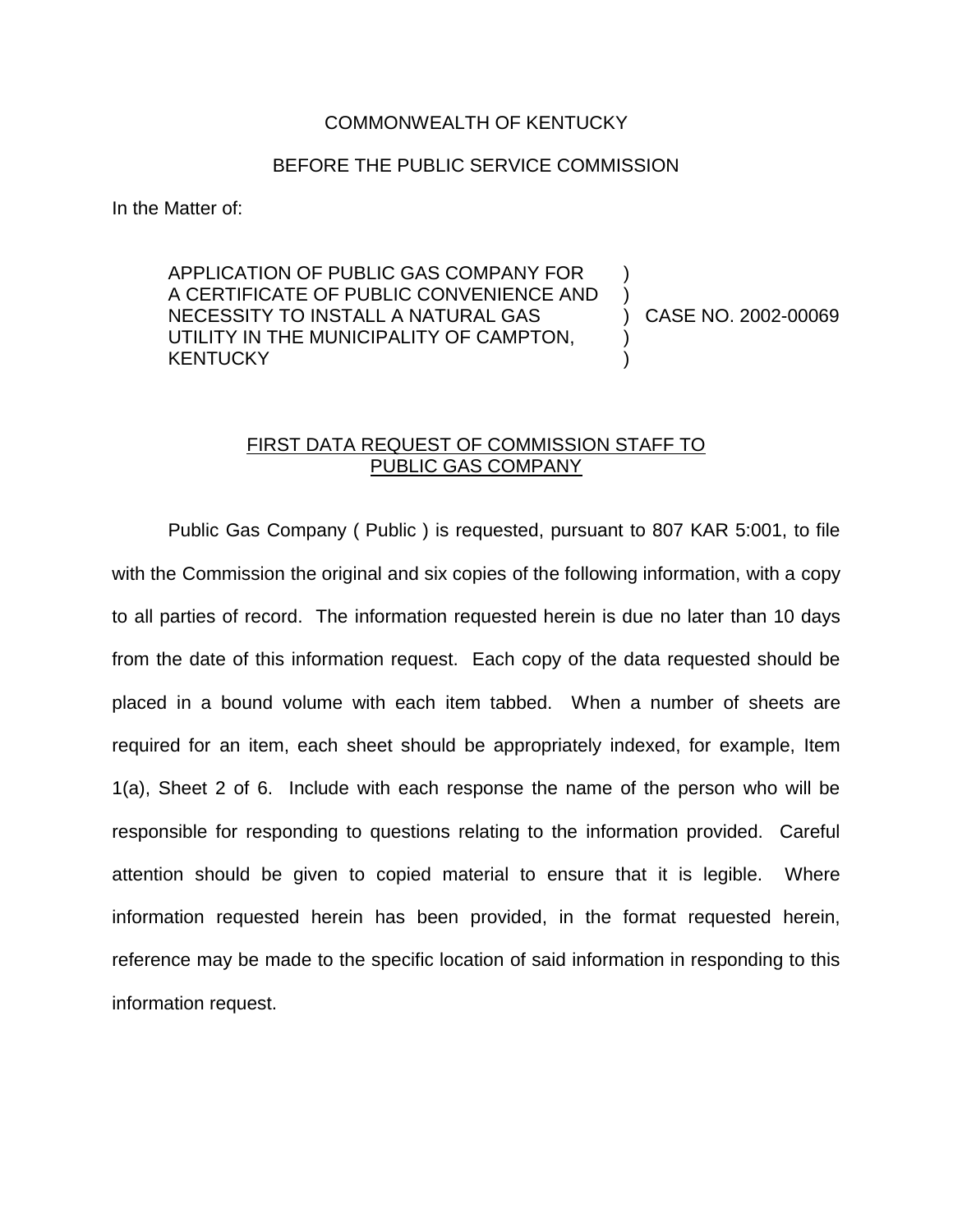1. Refer to the map attached to the March 1, 2002 application.

a. Is the pipeline marked GM the Jefferson Gas Transmission Pipeline? What is the normal operating pressure at point of delivery at the meter stations?

b. Some of the mains are 2 inches in diameter. Is the 2-inch main adequate size for a reliable gas supply for the potential customers in the city of Campton? Provide the engineering data for sizing the pipelines.

c. Will the gas provided for the apartment complex be a master meter system or individual meter for each apartment? Explain.

d. On Route 2491, the potential customers are commercial and industrial customers. What is the estimated gas usage for these customers? Provide any survey conducted by Public for the gas usage by the potential customers and the estimate of gas usage for the coming 5 years.

2. Refer to Section 9(2)(e) of the application. It was mentioned that Public would install the pipelines and facilities.

a. Who will supervise the construction?

b. Are the construction workers certified for joining polyethylene pipes? Explain in detail.

c. It is mentioned that Public already has significant facilities installed all around the city of Campton. The map attached to the application does not show any existing gas facilities. Provide the existing gas facilities operated by Public around the city limits of Campton and indicate these facilities on the map.

-2-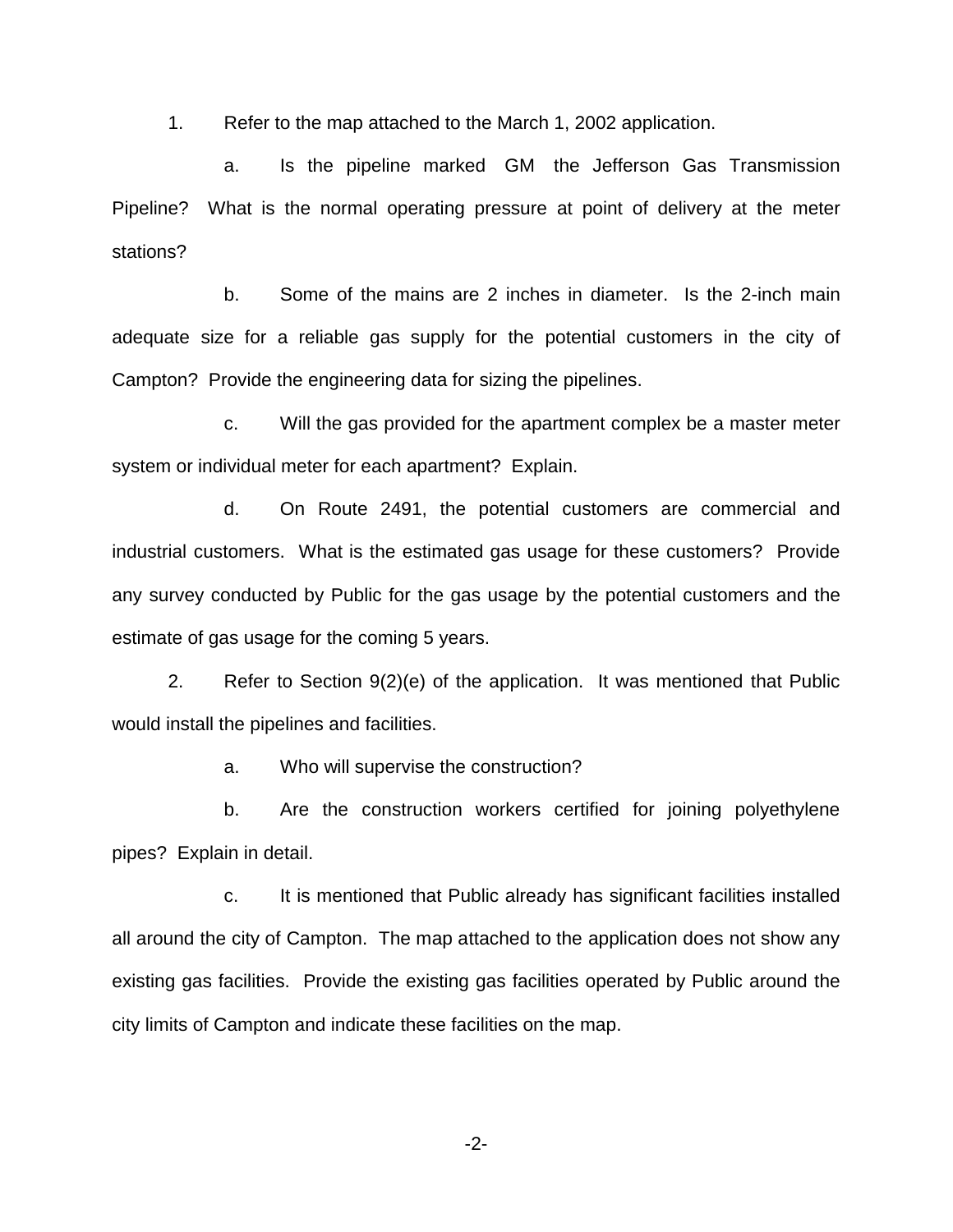3. Provide the construction specifications, schedule and procedures of the project.

4. Refer to Section 9(2)(a) of the application. Are there potential customers for Public in the industrial park on the outskirts of Campton? Explain.

5. Does Public provide customer service lines? Explain.

6. Provide any agreement between Jefferson Gas Transmission Company and Public regarding gas supply.

7. In Case No.  $2000-00323$ ,<sup>1</sup> Public was authorized to bid for the gas franchise in the city of Campton. The Order of June 29, 2000 required Public, if it became the successful bidder, to file two copies of the franchise agreement between Public and the city of Campton. No such filing has been made. Was Public the successful bidder for the Campton franchise? If so, file with the Commission, both in this case and in Case No. 2000-00323, copies of the agreement.

8. Refer to Attachment C of the Application. Provide pro forma income statements, balance sheets and cash flow statements for 12 months ending December 31, 2001 and the four construction stages.

9. Refer to Attachment C of the Application. Provide the pro forma labor hours and dollars for each of the four stages.

 $1$  Case No. 2000-00323, The Application of Public Gas Company for a Certificate of Convenience and Necessity to Bid on a Franchise Offered by the City of Campton, Kentucky, Order dated June 29, 2000.